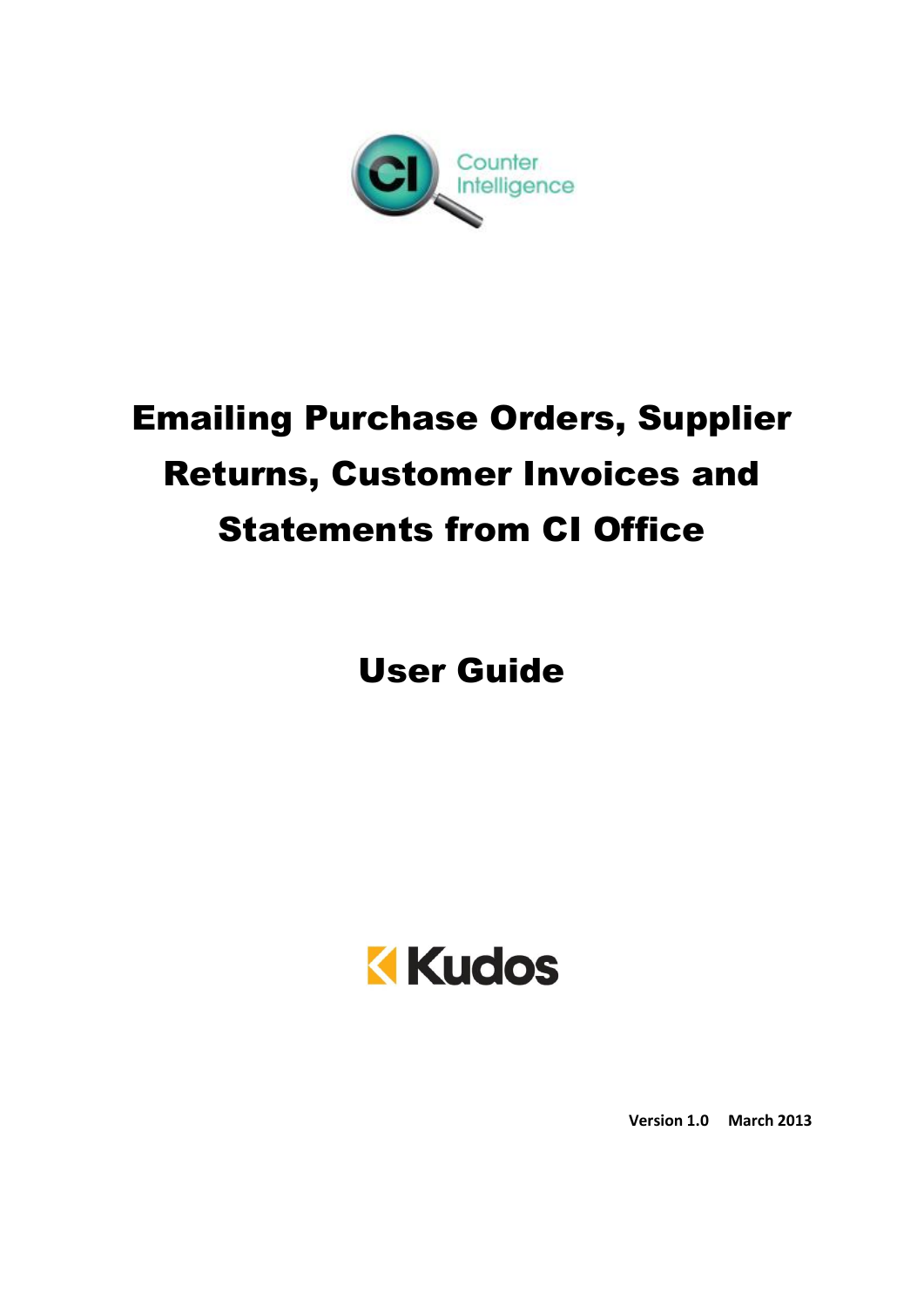#### **CONTENTS**

| <b>Settings</b>                    | 3              |
|------------------------------------|----------------|
| <b>Emailing Purchase Orders</b>    | $\overline{4}$ |
| <b>Emailing Supplier Returns</b>   | 5              |
| Emailing Invoices / Credit Notes   | 6              |
| <b>Emailing Statements</b>         |                |
| <b>Updating the Email Settings</b> | 8              |

This manual describes the processes of emailing purchase orders and supplier returns directly to your suppliers and invoices/credit notes and statements directly to your customers from Counter Intelligence Office.

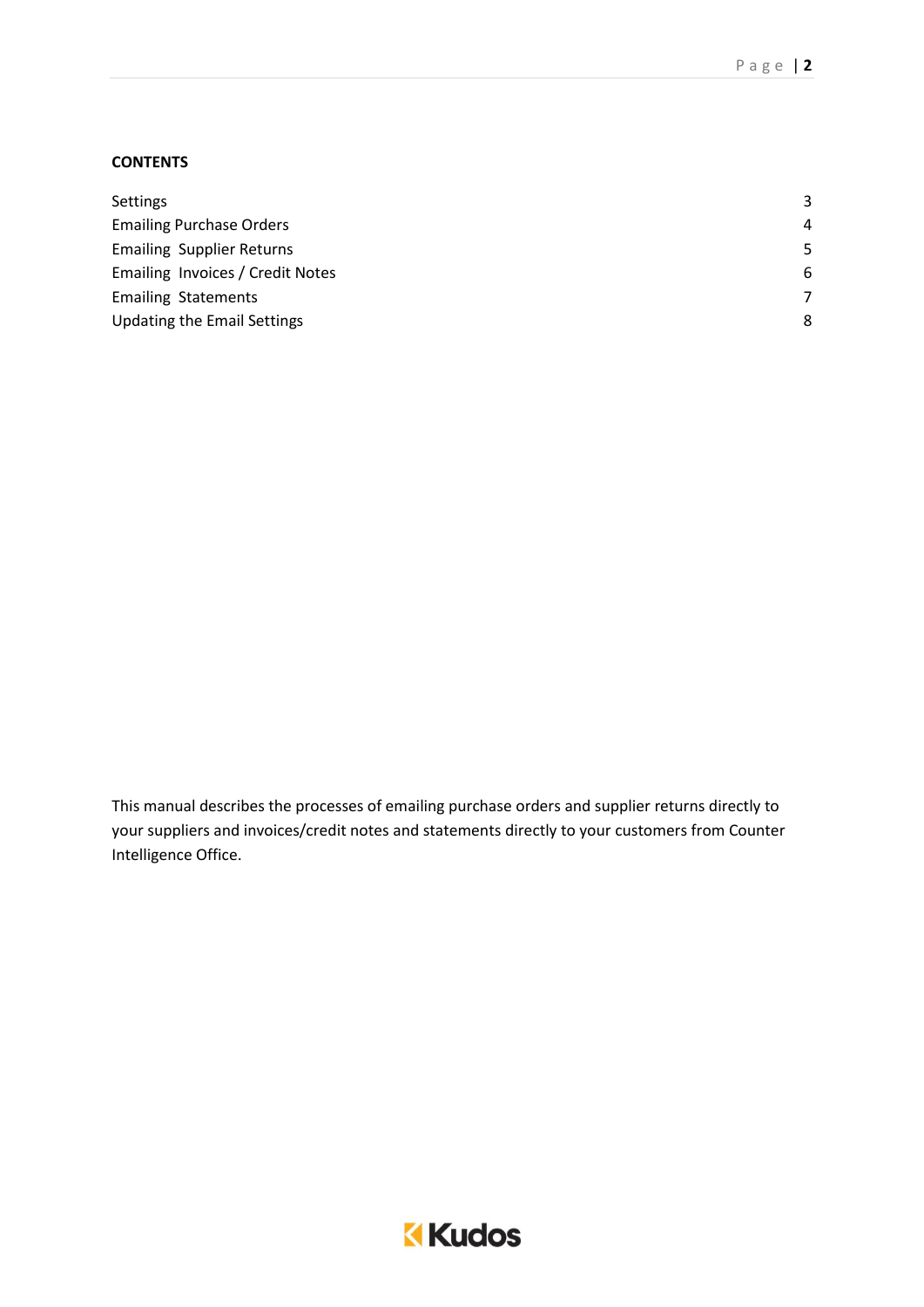## **Settings**



| <b>SMTP Server:</b> | this is whoever your Internet Service Provider is i.e. smtp.vodafone.co.nz   |
|---------------------|------------------------------------------------------------------------------|
| <b>SMTP Port:</b>   | 25 (this shouldn't need to be changed)                                       |
| User Name:          | user name for which email account will be sending the emails through.        |
| Password:           | the password for the user name used above.                                   |
| <b>SMTP SSL:</b>    | can be left unchecked                                                        |
| From Address:       | the email address that you want the emails to display                        |
| To Address:         | this is pulled from the Customer Account                                     |
| Subject:            | the subject that will appear on the email                                    |
| Message:            | this is the message that will display on each email that is sent through.    |
|                     | Hide this dialogue for future emails (can be restored in System Settings):   |
|                     | this prevents the Email Details window from appearing the next time you send |
|                     | an email.                                                                    |

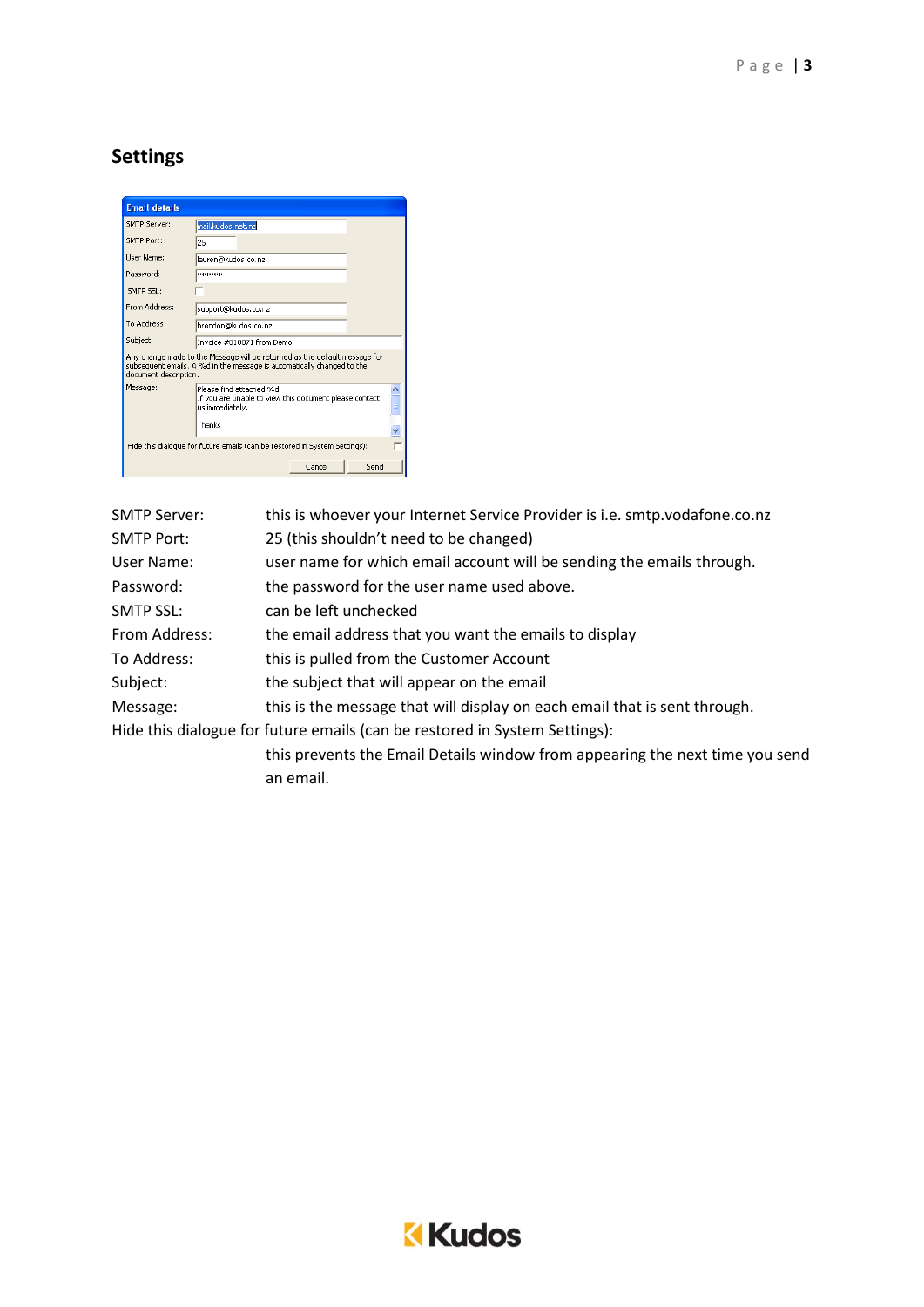#### **Emailing Purchase Orders**

Right Click on the Purchase Icon **in Counter Intelligence Office to select** *Create or Modify an Order*.

Fill in the Purchase Order with the required information or recall an existing purchase order that you know is already is in the system.

|                      | <sup>3</sup> Purchase Orders |                                        |                         |                      |          |        |            |           |                      |                      | П          | $\sqrt{1}$<br>o |
|----------------------|------------------------------|----------------------------------------|-------------------------|----------------------|----------|--------|------------|-----------|----------------------|----------------------|------------|-----------------|
|                      |                              | Order Number: 00000001026              |                         |                      |          |        |            |           |                      |                      |            |                 |
|                      | Supplier Code:               | ADIDAS                                 | <b>ADIDAS</b>           |                      | Phone:   |        |            |           |                      |                      |            |                 |
|                      | Date:                        | $\overline{\phantom{a}}$<br>12/03/2013 |                         |                      |          |        |            |           |                      |                      |            |                 |
|                      | Buyer:                       |                                        |                         |                      |          |        |            |           |                      |                      |            |                 |
|                      | Print Labels:                | $\Box$                                 |                         |                      |          |        |            |           |                      |                      |            |                 |
|                      | Branch Code                  | Branch<br>Description                  | Stock Code              | Stock<br>Description | Quantity | Price  | Discount % | Extension | Expected<br>Delivery | Cancellation<br>Date | Terms Code | Terms           |
|                      | ALK                          | Auckland                               | BATKOCRICKET Kookaburra |                      | 1.000    | \$5.00 | 0.00%      | \$5.00    |                      |                      |            |                 |
|                      | $*$ ALK                      | Auckland                               |                         |                      |          |        |            |           |                      |                      |            |                 |
|                      |                              |                                        |                         |                      |          |        |            |           |                      |                      |            |                 |
|                      |                              |                                        |                         |                      |          |        |            |           |                      |                      |            |                 |
|                      |                              |                                        |                         |                      |          |        |            |           |                      |                      |            |                 |
| $\blacktriangleleft$ |                              |                                        |                         |                      |          |        |            |           |                      |                      |            |                 |
|                      |                              |                                        |                         | Unit Total:          | 1.000    |        | Total:     | \$5.00    |                      |                      |            |                 |
|                      |                              |                                        |                         |                      |          |        |            |           |                      |                      |            |                 |
|                      |                              |                                        |                         |                      |          |        |            |           |                      |                      |            |                 |
|                      |                              |                                        |                         |                      |          |        |            |           |                      |                      |            |                 |
|                      |                              |                                        |                         |                      |          |        |            |           |                      |                      |            |                 |
|                      |                              |                                        |                         |                      |          |        |            |           |                      |                      |            |                 |
|                      |                              |                                        |                         |                      |          |        |            |           |                      |                      |            |                 |
|                      |                              |                                        |                         |                      |          |        |            |           |                      |                      |            |                 |
|                      |                              |                                        |                         |                      |          |        |            |           |                      |                      |            |                 |
|                      |                              |                                        |                         |                      |          |        |            |           | Cancel               | Save                 |            | <b>Print</b>    |
|                      |                              |                                        |                         |                      |          |        |            |           |                      |                      |            |                 |

Click on *Print*; when the first *Select Printer* window appears select *Print to email* and click *OK.*



When the second window appears it is asking what action to take when there is no email address against the Supplier; select a printer or one of the other options that is available to you.



Once you have clicked on the second print option the email window will appear for you to click *send*, or if you have disable this settings window the purchase order will be emailed or printed if there is no valid email address.

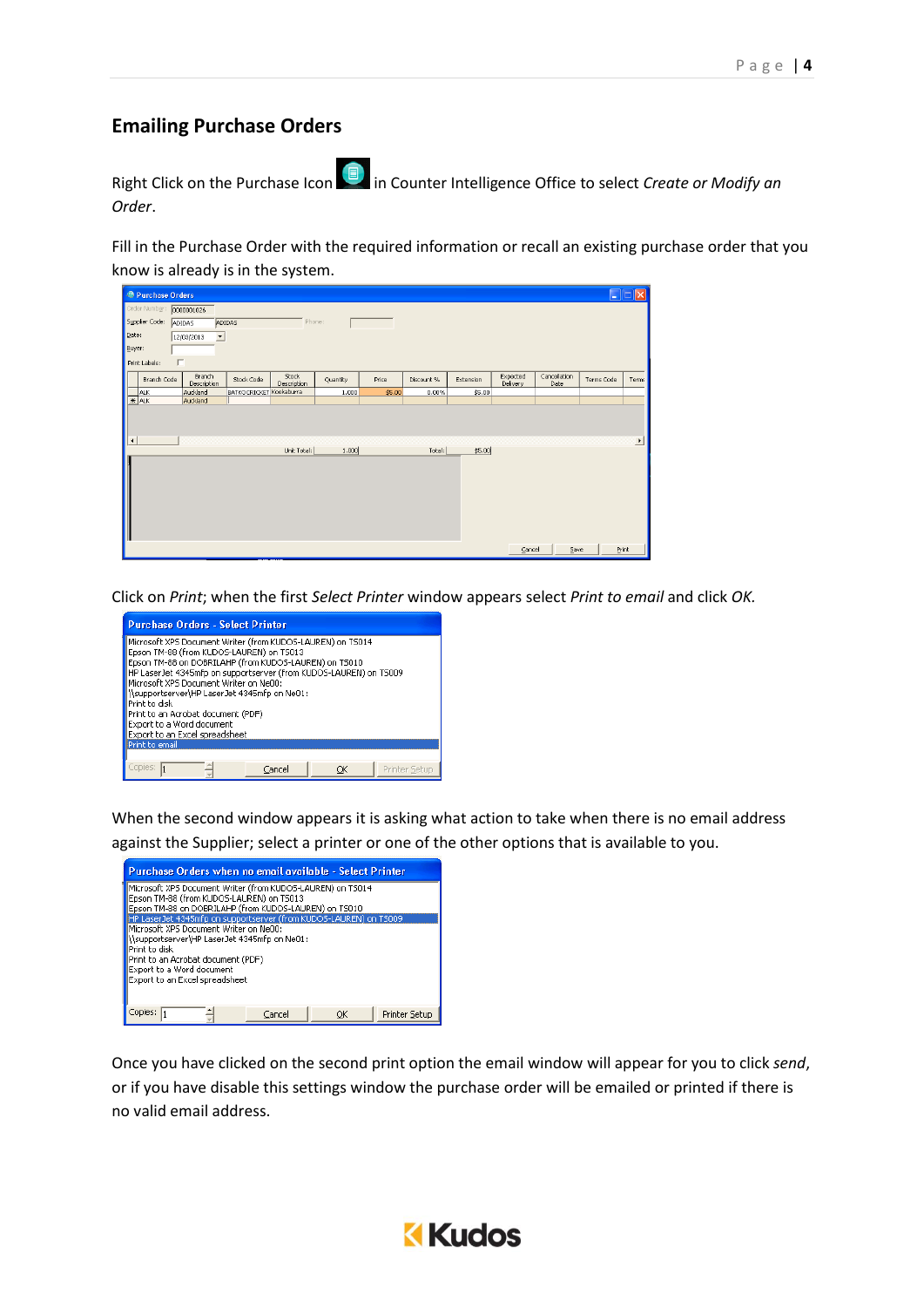#### **Emailing Supplier Returns**

Right Click on the Supplier Icon **in Counter Intelligence Office to select** *Returns to Suppliers.* 

Fill in the Returns to Supplier with the required information or recall an existing supplier return that you know is already is in the system.

|                |             | Returns to Suppliers       |               |                            |          |                |                    |        |      | $\mathbf{X}$<br>$\Box$ |
|----------------|-------------|----------------------------|---------------|----------------------------|----------|----------------|--------------------|--------|------|------------------------|
|                |             | Reference Number: 00010012 |               |                            |          |                |                    |        |      |                        |
| Supplier Code: |             | <b>ADIDAS</b>              | <b>ADIDAS</b> |                            |          |                |                    |        |      |                        |
| Our Contact:   |             |                            |               |                            |          |                |                    |        |      |                        |
| Return Date:   |             | 12/03/2013                 | ≛             |                            |          |                |                    |        |      |                        |
|                | Branch Code | Branch<br>Description      | Stock Code    | Stock<br>Description       | Quantity | Price          | Extension          |        |      |                        |
| ALK<br>$*$ ALK |             | Auckland<br>Auckland       |               | BATADCRICKET Wooden Adidas | 1.000    | \$75.00        | \$75.00            |        |      |                        |
|                |             |                            |               |                            |          |                |                    |        |      |                        |
|                |             |                            |               |                            |          |                |                    |        |      |                        |
|                |             |                            |               |                            |          |                |                    |        |      |                        |
|                |             |                            |               |                            |          |                |                    |        |      |                        |
|                |             |                            |               |                            |          |                |                    |        |      |                        |
|                |             |                            |               | Unit Total:                | 1.000    | Freight:       |                    |        |      |                        |
|                |             |                            |               |                            |          | GST:<br>Total: | \$11.25<br>\$86.25 |        |      |                        |
|                |             |                            |               |                            |          |                |                    |        |      |                        |
|                |             |                            |               |                            |          |                |                    |        |      |                        |
|                |             |                            |               |                            |          |                |                    |        |      |                        |
|                |             |                            |               |                            |          |                |                    |        |      |                        |
|                |             |                            |               |                            |          |                |                    |        |      |                        |
|                |             |                            |               |                            |          |                |                    | Cancel | Save | Print                  |

Click on *Print*; when the first *Select Printer* window appears select *Print to email* and click *OK.*



When the second window appears it is asking what action to take when there is no email address against the Supplier; select a printer or one of the other options that is available to you.



Once you have clicked on the second print option the email window will appear for you to click *send*, or if you have disable this settings window the supplier return will be emailed or printed if there is no valid email address.

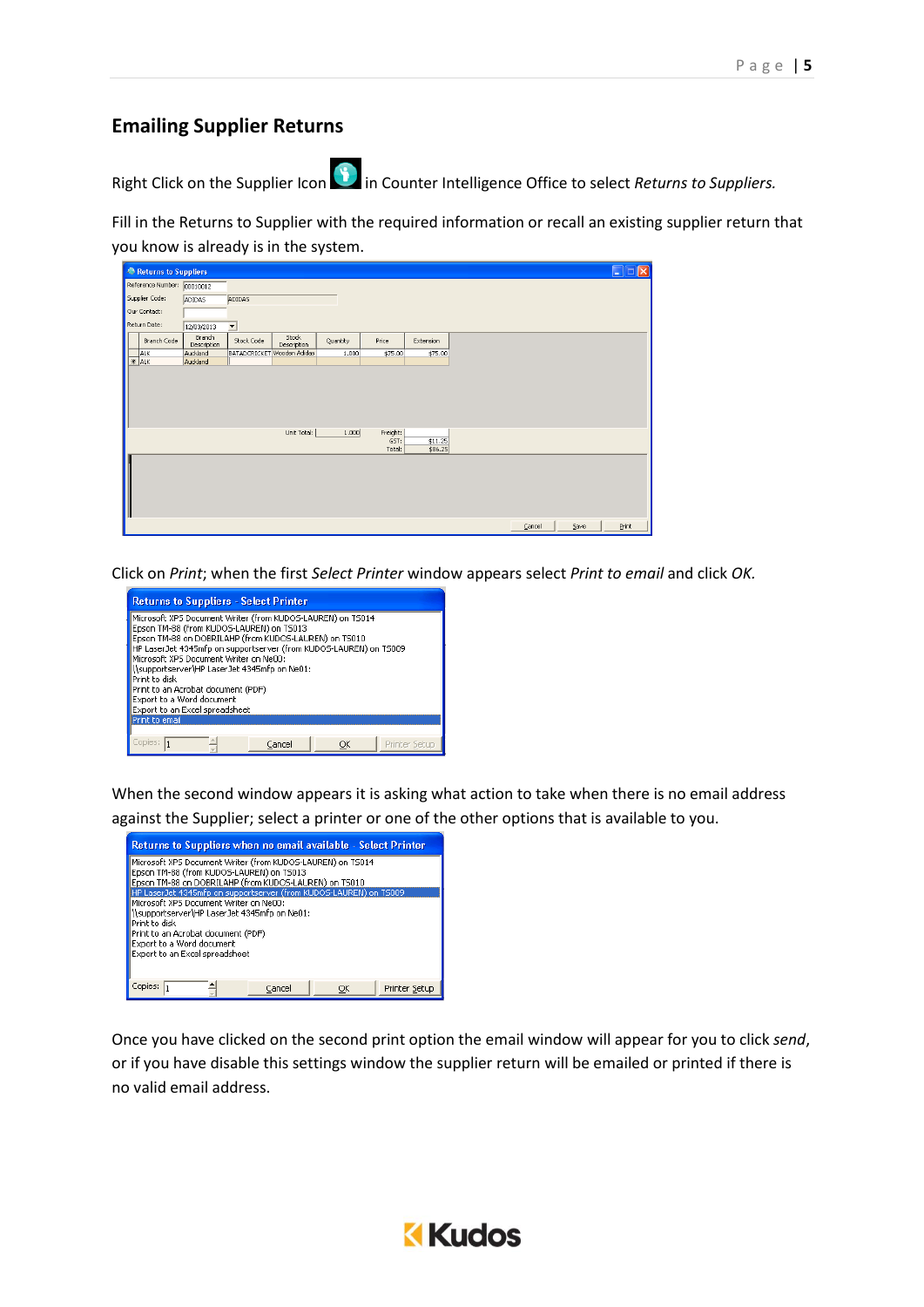### **Emailing Invoices / Credit Notes**

Right Click on the Sell Icon **in Counter Intelligence Office to select** *Create or Modify a Quote*, *Order or Invoice*.

Fill in the Quote, Order or Invoice with the required information or recall an existing Quote, Order, or Invoice that you know is already is in the system.

| Customer Quotes, Orders and Invoices |                                                  |                 |                                    |                                                                         |                                 |          |                |                     |             |         | $\Box$ ek    |
|--------------------------------------|--------------------------------------------------|-----------------|------------------------------------|-------------------------------------------------------------------------|---------------------------------|----------|----------------|---------------------|-------------|---------|--------------|
| Type:                                | Invoice                                          | 모               |                                    | Delivery   Outstanding   Quotes   Balances   History   Notes   Previous |                                 |          |                |                     |             |         |              |
| Cystomer Code:                       | LYEBREN                                          | Mr. Brendon Lye |                                    | Delivery Details<br>Company:                                            |                                 |          |                |                     |             |         |              |
| Number:                              | 010071                                           | 010071          |                                    | Title:                                                                  | $\overline{\phantom{a}}$ Eirst: |          |                | Last:               |             |         |              |
| Salesperson Code: ALK1               |                                                  | Ful-Time        |                                    | Street:                                                                 |                                 |          |                |                     |             |         |              |
| Date:                                | 30/11/2012                                       | $\blacksquare$  |                                    |                                                                         |                                 |          |                |                     |             |         |              |
| Customer Ref:                        |                                                  |                 |                                    |                                                                         |                                 |          |                |                     |             |         |              |
| Price:                               | Retail                                           | GST Exempt:     | $\Box$                             | City:                                                                   |                                 |          |                |                     |             |         |              |
| Print Labels:                        | п                                                |                 |                                    | Post code:                                                              |                                 |          |                |                     |             |         |              |
|                                      |                                                  |                 |                                    | Country:                                                                |                                 |          |                |                     |             |         |              |
|                                      |                                                  |                 |                                    | Phone:                                                                  |                                 |          |                |                     |             |         |              |
|                                      | Branch                                           |                 |                                    |                                                                         |                                 |          |                |                     |             |         |              |
| Branch Code                          | Description                                      | Stock Code      | Stock Description                  | Quantity                                                                | To Back Order                   | Price    | Discount %     | Extension           | Required by | Cost    | GP %         |
| WEB<br>※ HAM                         | Web<br>Hamilton                                  |                 | BATADCRICKET Wooden Adidas Cricket | 10,000                                                                  | $\bf{0}$                        | \$113.85 | 10.00%         | \$1,024.65          |             | \$75.00 |              |
|                                      |                                                  |                 |                                    |                                                                         |                                 |          |                |                     |             |         |              |
|                                      |                                                  |                 |                                    |                                                                         |                                 |          |                |                     |             |         |              |
| $\blacktriangleleft$                 |                                                  |                 |                                    |                                                                         |                                 |          |                |                     |             |         | $\cdot$      |
|                                      |                                                  |                 | Unit Total:                        | 10.000                                                                  |                                 |          | GST:<br>Total: | \$0.00]<br>\$891.00 |             |         |              |
|                                      |                                                  |                 |                                    |                                                                         |                                 |          |                |                     |             |         |              |
|                                      |                                                  |                 |                                    |                                                                         |                                 |          |                |                     |             |         |              |
|                                      |                                                  |                 |                                    |                                                                         |                                 |          |                |                     |             |         |              |
|                                      |                                                  |                 |                                    |                                                                         |                                 |          |                |                     |             |         |              |
| Invoice Total:                       | \$891.00 Allocated:<br>\$0.00 Owing:<br>\$891.00 |                 |                                    |                                                                         |                                 |          |                |                     |             |         |              |
| Cheque                               | Direct Debit                                     | Credit Card     | Charge                             |                                                                         |                                 |          |                |                     |             |         |              |
| Charge Amount:                       | \$891.00                                         |                 |                                    |                                                                         |                                 |          |                |                     |             |         |              |
|                                      |                                                  |                 |                                    |                                                                         |                                 |          |                |                     | Close       | Save    | <b>Brint</b> |
|                                      |                                                  |                 |                                    |                                                                         |                                 |          |                |                     |             |         |              |

Click on *Print*; when the first *Select Printer* window appears select *Print to email* and click *OK.*



When the second window appears it is asking what action to take when there is no email address against the Customer Account; select a printer or one of the other options that is available to you.



Once you have clicked on the second print option the email window will appear for you to click *send*, or if you have disable this settings window the invoice/credit note will be emailed or printed if there is no valid email address.

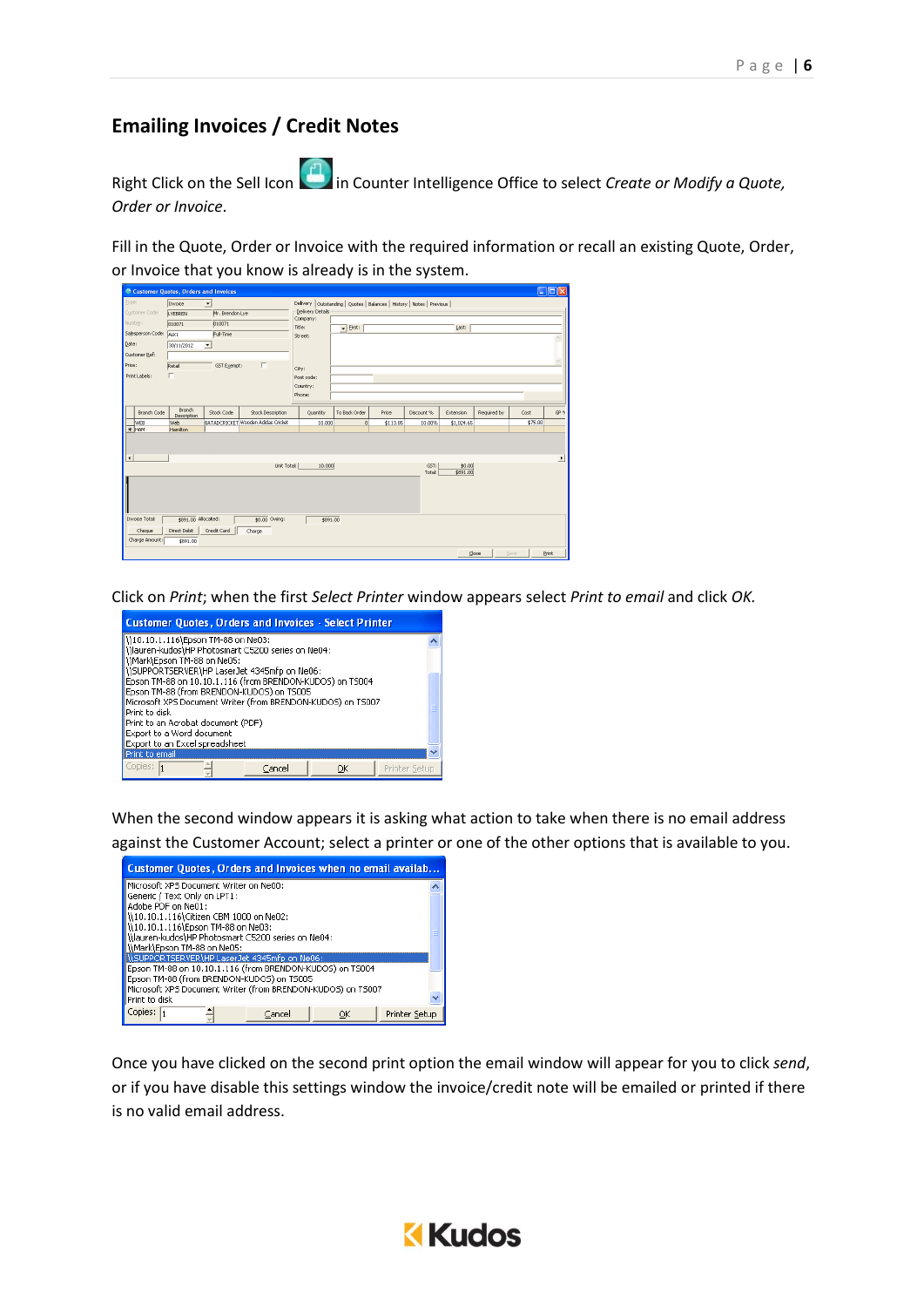#### **Emailing Statements**

Right Click on the Customer Icon **in** in Counter Intelligence Office to select *Print Statements*.

When the first *Select Printer* window appears select *Print to email* and click *OK.*



When the second window appears it is asking what action to take when there is no email address against the Customer Account; select a printer or one of the other options that is available to you.



Fill in the Print Customer Statements with the required information and click *Print*.

| <b>Print Customer Statements</b> |                                             |
|----------------------------------|---------------------------------------------|
| As At Date:                      | 28/02/2013                                  |
| From Customer:                   |                                             |
| To Customer:                     |                                             |
| Selection                        |                                             |
| All: $G$                         | - 0<br>O<br>With Transactions:<br>Non-Zero: |
| Account Type:                    | All Account Types except Revolving Credits  |
| From Group:                      |                                             |
| To Group:                        |                                             |
| Comment:                         |                                             |
| Show Invoice Detail: [           |                                             |
|                                  | Close<br>Print                              |

Once you have clicked on the print option the email window will appear for you to click *send*, or if you have disable this settings window the statements will be emailed or printed if there is no valid email address.